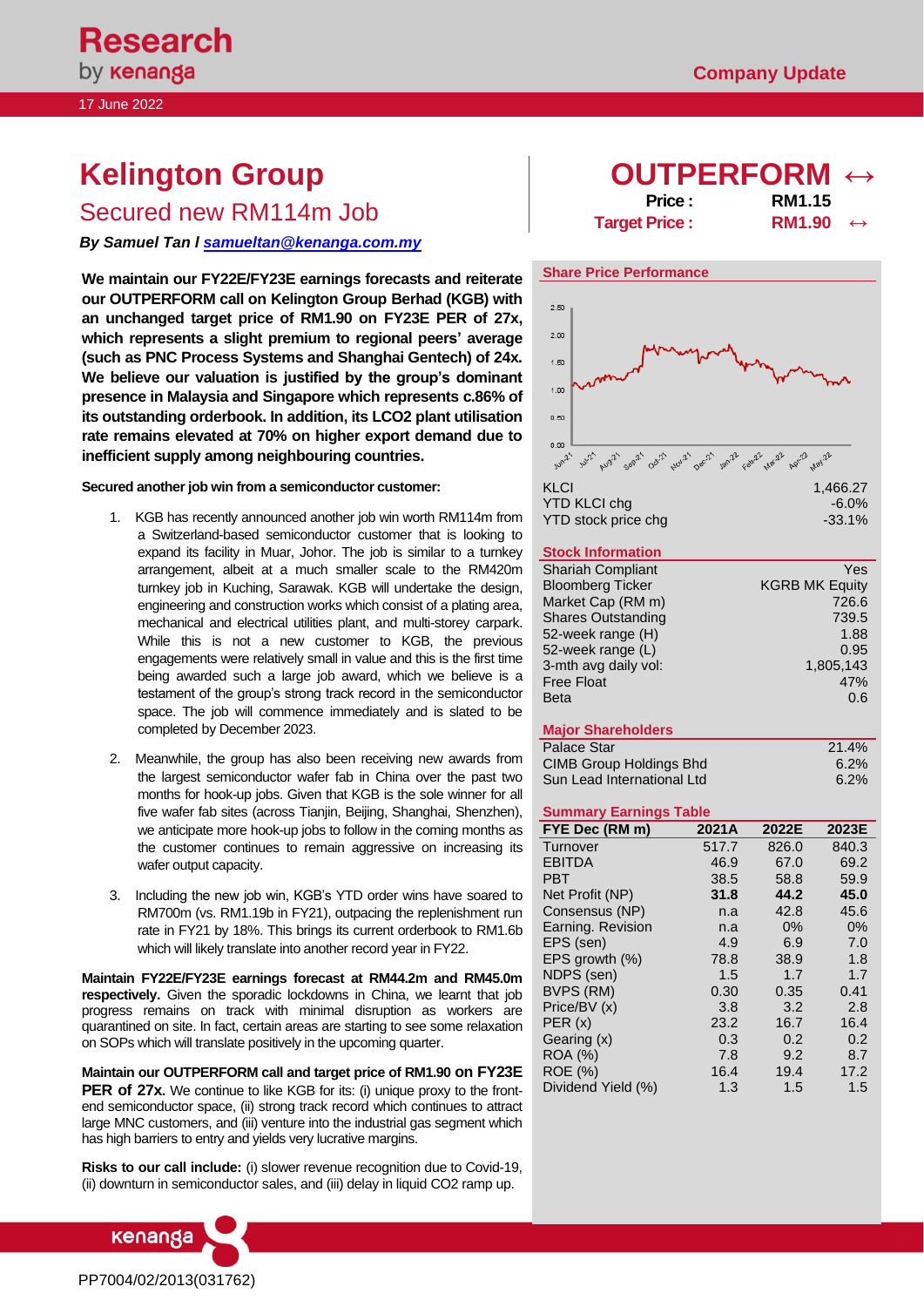# **Kelington Group Company Update**

# 17 June 2022

| <b>Income Statement</b>  |        |        |        |         | <b>Financial Data &amp; Ratios</b> |                         |       |         |       |       |       |
|--------------------------|--------|--------|--------|---------|------------------------------------|-------------------------|-------|---------|-------|-------|-------|
| FY Dec (RM m)            | 2019A  | 2020A  | 2021A  | 2022E   | 2023E                              | FY Dec                  | 2019A | 2020A   | 2021A | 2022E | 2023E |
| Revenue                  | 379.8  | 394.6  | 517.7  | 826.0   | 840.3                              | Growth (%)              |       |         |       |       |       |
| <b>EBITDA</b>            | 35.0   | 33.5   | 46.9   | 67.0    | 69.2                               | Turnover                | 8.5   | 3.9     | 31.2  | 59.6  | 1.7   |
| Depre & Amor             | $-2.1$ | $-5.1$ | $-5.7$ | $-5.9$  | $-7.0$                             | <b>EBITDA</b>           | 20.7  | $-4.1$  | 40.0  | 42.7  | 3.2   |
| <b>Operating Profit</b>  | 32.9   | 28.4   | 41.3   | 61.1    | 62.2                               | <b>Operating Profit</b> | 26.9  | $-13.6$ | 45.3  | 48.2  | 1.7   |
| Other Income             | 5.3    | 8.7    | 5.8    | 3.3     | 3.4                                | <b>PBT</b>              | 26.3  | $-33.7$ | 83.8  | 52.8  | 1.8   |
| Interest Exp             | $-1.3$ | $-2.5$ | $-2.8$ | $-2.3$  | $-2.3$                             | Adj Net Profit          | 30.9  | $-28.3$ | 81.8  | 38.9  | 1.8   |
| Associate                | 0.0    | $-5.0$ | 0.0    | 0.0     | 0.0                                |                         |       |         |       |       |       |
| <b>PBT</b>               | 31.6   | 20.9   | 38.5   | 58.8    | 59.9                               | Profitability (%)       |       |         |       |       |       |
| <b>Taxation</b>          | $-7.7$ | $-3.4$ | $-5.9$ | $-13.6$ | $-13.8$                            | <b>EBITDA Margin</b>    | 9.2   | 8.5     | 9.1   | 8.1   | 8.2   |
| <b>Minority Interest</b> | $-0.5$ | 0.1    | 0.7    | 1.0     | 1.0                                | <b>Operating Margin</b> | 8.7   | 7.2     | 8.0   | 7.4   | 7.4   |
| <b>PATAMI</b>            | 24.4   | 17.5   | 31.8   | 44.2    | 45.0                               | <b>PBT</b> Margin       | 8.3   | 5.3     | 7.4   | 7.1   | 7.1   |
| <b>Core PATAMI</b>       | 24.4   | 17.5   | 31.8   | 44.2    | 45.0                               | Core Net Margin         | 6.4   | 4.4     | 6.1   | 5.4   | 5.4   |

| <b>Balance Sheet</b>      |         |         |         |         |         | <b>ROA</b>             | 6.1     | 8.1     | 5.0     | 7.8     | 9.2     |
|---------------------------|---------|---------|---------|---------|---------|------------------------|---------|---------|---------|---------|---------|
| FY Dec (RM m)             | 2019A   | 2020A   | 2021A   | 2022E   | 2023E   | <b>ROE</b>             | 15.7    | 10.4    | 16.4    | 19.4    | 17.2    |
| <b>Fixed Assets</b>       | 53.0    | 59.7    | 64.2    | 76.2    | 87.2    |                        |         |         |         |         |         |
| Intangible Assets         | 6.4     | 6.4     | 5.5     | 5.5     | 5.5     | <b>DuPont Analysis</b> |         |         |         |         |         |
| Other FA                  | 4.3     | 4.7     | 7.0     | 7.0     | 7.0     | Net Margin (%)         | 6.4     | 4.4     | 6.1     | 5.4     | 5.4     |
| Inventories               | 0.6     | 2.8     | 6.9     | 11.1    | 11.2    | Assets Turnover (x)    | 1.3     | 1.1     | 1.3     | 1.7     | 1.6     |
| <b>Receivables</b>        | 90.9    | 74.2    | 91.7    | 146.4   | 148.9   | Leverage Factor (x)    | 1.9     | 2.1     | 2.1     | 2.1     | 2.0     |
| Other CA                  | 62.9    | 70.6    | 128.7   | 128.7   | 128.7   | <b>ROE</b> (%)         | 15.7    | 10.4    | 16.4    | 19.4    | 17.2    |
| Cash                      | 85.1    | 132.0   | 106.3   | 105.2   | 131.6   |                        |         |         |         |         |         |
| <b>Total Assets</b>       | 303.1   | 350.3   | 410.3   | 480.0   | 520.1   | Leverage               |         |         |         |         |         |
|                           |         |         |         |         |         | Debt/Asset (x)         | 0.1     | 0.2     | 0.1     | 0.1     | 0.1     |
| Payables                  | 71.6    | 89.1    | 118.5   | 191.1   | 194.2   | Debt/Equity (x)        | 0.2     | 0.3     | 0.3     | 0.2     | 0.2     |
| <b>ST Borrowings</b>      | 12.1    | 28.3    | 26.9    | 26.9    | 26.9    | Net (Cash)/Debt        | $-49.7$ | $-76.5$ | $-54.3$ | $-53.2$ | $-79.6$ |
| Other ST Liability        | 37.9    | 35.1    | 40.6    | 3.9     | 7.2     | Net Debt/Equity (x)    | $-0.3$  | $-0.5$  | $-0.3$  | $-0.2$  | $-0.3$  |
| <b>LT Borrowings</b>      | 23.3    | 27.2    | 25.1    | 25.1    | 25.1    |                        |         |         |         |         |         |
| Other LT Liability        | 2.6     | 2.4     | 3.6     | 3.6     | 3.6     | <b>Valuations</b>      |         |         |         |         |         |
| <b>Net Assets</b>         | 155.5   | 168.3   | 195.6   | 229.4   | 263.2   | Core EPS (sen)         | 4.1     | 2.8     | 4.9     | 6.9     | 7.0     |
|                           |         |         |         |         |         | DPS (sen)              | 1.0     | 0.8     | 1.5     | 1.7     | 1.7     |
| Shr. Equity               | 155.3   | 168.0   | 194.6   | 228.3   | 262.0   | BVPS (RM)              | 0.3     | 0.3     | 0.3     | 0.4     | 0.4     |
| Mnrt. Interest            | 0.3     | 0.3     | 1.0     | 1.1     | 1.2     | PER(x)                 | 28.2    | 41.6    | 23.2    | 16.7    | 16.4    |
| <b>Total Equity</b>       | 155.5   | 168.3   | 195.6   | 229.4   | 263.2   | Div. Yield (%)         | 0.9     | 0.7     | 1.3     | 1.5     | 1.5     |
|                           |         |         |         |         |         | P/BV(x)                | 4.4     | 4.3     | 3.8     | 3.2     | 2.8     |
| <b>Cashflow Statement</b> |         |         |         |         |         | EV/EBITDA (x)          | 18.2    | 19.4    | 14.6    | 10.3    | 9.6     |
| FY Dec (RM m)             | 2019A   | 2020A   | 2021A   | 2022E   | 2023E   |                        |         |         |         |         |         |
| <b>Operating CF</b>       | 20.0    | 45.7    | $-6.2$  | 47.0    | 52.6    |                        |         |         |         |         |         |
| Investing CF              | $-35.2$ | $-12.0$ | $-13.3$ | $-17.9$ | $-17.9$ |                        |         |         |         |         |         |
| <b>Financing CF</b>       | 31.7    | 11.3    | $-10.9$ | $-8.1$  | $-8.2$  |                        |         |         |         |         |         |
|                           |         |         |         |         |         |                        |         |         |         |         |         |

| 7 June 2022               |        |        |        |         |         |                                    |         |         |         |         |         |
|---------------------------|--------|--------|--------|---------|---------|------------------------------------|---------|---------|---------|---------|---------|
|                           |        |        |        |         |         |                                    |         |         |         |         |         |
| <b>Income Statement</b>   |        |        |        |         |         | <b>Financial Data &amp; Ratios</b> |         |         |         |         |         |
| FY Dec (RM m)             | 2019A  | 2020A  | 2021A  | 2022E   | 2023E   | <b>FY Dec</b>                      | 2019A   | 2020A   | 2021A   | 2022E   | 2023E   |
| Revenue                   | 379.8  | 394.6  | 517.7  | 826.0   | 840.3   | Growth (%)                         |         |         |         |         |         |
| <b>EBITDA</b>             | 35.0   | 33.5   | 46.9   | 67.0    | 69.2    | Turnover                           | 8.5     | 3.9     | 31.2    | 59.6    | 1.7     |
| Depre & Amor              | $-2.1$ | $-5.1$ | $-5.7$ | $-5.9$  | $-7.0$  | <b>EBITDA</b>                      | 20.7    | $-4.1$  | 40.0    | 42.7    | 3.2     |
| <b>Operating Profit</b>   | 32.9   | 28.4   | 41.3   | 61.1    | 62.2    | <b>Operating Profit</b>            | 26.9    | $-13.6$ | 45.3    | 48.2    | 1.7     |
| Other Income              | 5.3    | 8.7    | 5.8    | 3.3     | 3.4     | <b>PBT</b>                         | 26.3    | $-33.7$ | 83.8    | 52.8    | 1.8     |
| Interest Exp              | $-1.3$ | $-2.5$ | $-2.8$ | $-2.3$  | $-2.3$  | Adj Net Profit                     | 30.9    | $-28.3$ | 81.8    | 38.9    | 1.8     |
| Associate                 | 0.0    | $-5.0$ | 0.0    | 0.0     | 0.0     |                                    |         |         |         |         |         |
| PBT                       | 31.6   | 20.9   | 38.5   | 58.8    | 59.9    | Profitability (%)                  |         |         |         |         |         |
| Taxation                  | $-7.7$ | $-3.4$ | $-5.9$ | $-13.6$ | $-13.8$ | <b>EBITDA Margin</b>               | 9.2     | 8.5     | 9.1     | 8.1     | 8.2     |
| Minority Interest         | $-0.5$ | 0.1    | 0.7    | 1.0     | 1.0     | <b>Operating Margin</b>            | 8.7     | 7.2     | 8.0     | 7.4     | 7.4     |
| <b>PATAMI</b>             | 24.4   | 17.5   | 31.8   | 44.2    | 45.0    | <b>PBT</b> Margin                  | 8.3     | 5.3     | 7.4     | 7.1     | 7.1     |
| Core PATAMI               | 24.4   | 17.5   | 31.8   | 44.2    | 45.0    | Core Net Margin                    | 6.4     | 4.4     | 6.1     | 5.4     | 5.4     |
|                           |        |        |        |         |         | <b>Effective Tax</b>               |         |         |         |         |         |
|                           |        |        |        |         |         | Rate                               | 24.3    | 16.0    | 15.4    | 23.1    | 23.1    |
| <b>Balance Sheet</b>      |        |        |        |         |         | <b>ROA</b>                         | 6.1     | 8.1     | 5.0     | 7.8     | 9.2     |
| FY Dec (RM m)             | 2019A  | 2020A  | 2021A  | 2022E   | 2023E   | <b>ROE</b>                         | 15.7    | 10.4    | 16.4    | 19.4    | 17.2    |
| <b>Fixed Assets</b>       | 53.0   | 59.7   | 64.2   | 76.2    | 87.2    |                                    |         |         |         |         |         |
| Intangible Assets         | 6.4    | 6.4    | 5.5    | 5.5     | 5.5     | <b>DuPont Analysis</b>             |         |         |         |         |         |
| Other FA                  | 4.3    | 4.7    | 7.0    | 7.0     | 7.0     | Net Margin (%)                     | 6.4     | 4.4     | 6.1     | 5.4     | 5.4     |
| Inventories               | 0.6    | 2.8    | 6.9    | 11.1    | 11.2    | Assets Turnover (x)                | 1.3     | 1.1     | 1.3     | 1.7     | 1.6     |
| Receivables               | 90.9   | 74.2   | 91.7   | 146.4   | 148.9   | Leverage Factor (x)                | 1.9     | 2.1     | 2.1     | 2.1     | 2.0     |
| Other CA                  | 62.9   | 70.6   | 128.7  | 128.7   | 128.7   | <b>ROE (%)</b>                     | 15.7    | 10.4    | 16.4    | 19.4    | 17.2    |
| Cash                      | 85.1   | 132.0  | 106.3  | 105.2   | 131.6   |                                    |         |         |         |         |         |
| <b>Total Assets</b>       | 303.1  | 350.3  | 410.3  | 480.0   | 520.1   | Leverage                           |         |         |         |         |         |
|                           |        |        |        |         |         | Debt/Asset (x)                     | 0.1     | 0.2     | 0.1     | 0.1     | 0.1     |
| Payables                  | 71.6   | 89.1   | 118.5  | 191.1   | 194.2   | Debt/Equity (x)                    | 0.2     | 0.3     | 0.3     | 0.2     | 0.2     |
| <b>ST Borrowings</b>      | 12.1   | 28.3   | 26.9   | 26.9    | 26.9    | Net (Cash)/Debt                    | $-49.7$ | $-76.5$ | $-54.3$ | $-53.2$ | $-79.6$ |
| <b>Other ST Liability</b> | 37.9   | 35.1   | 40.6   | 3.9     | 7.2     | Net Debt/Equity (x)                | $-0.3$  | $-0.5$  | $-0.3$  | $-0.2$  | $-0.3$  |
| <b>LT Borrowings</b>      | 23.3   | 27.2   | 25.1   | 25.1    | 25.1    |                                    |         |         |         |         |         |
| Other LT Liability        | 2.6    | 2.4    | 3.6    | 3.6     | 3.6     | <b>Valuations</b>                  |         |         |         |         |         |
| <b>Net Assets</b>         | 155.5  | 168.3  | 195.6  | 229.4   | 263.2   | Core EPS (sen)                     | 4.1     | 2.8     | 4.9     | 6.9     | 7.0     |
|                           |        |        |        |         |         | DPS (sen)                          | 1.0     | 0.8     | 1.5     | 1.7     | 1.7     |
| Shr. Equity               | 155.3  | 168.0  | 194.6  | 228.3   | 262.0   | BVPS (RM)                          | 0.3     | 0.3     | 0.3     | 0.4     | 0.4     |
| Mnrt. Interest            | 0.3    | 0.3    | 1.0    | 1.1     | 1.2     | PER(x)                             | 28.2    | 41.6    | 23.2    | 16.7    | 16.4    |
| <b>Total Equity</b>       | 155.5  | 168.3  | 195.6  | 229.4   | 263.2   | Div. Yield (%)                     | 0.9     | 0.7     | 1.3     | 1.5     | 1.5     |
|                           |        |        |        |         |         | P/BV(x)                            | 4.4     | 4.3     | 3.8     | 3.2     | 2.8     |
| <b>Cashflow Statement</b> |        |        |        |         |         | EV/EBITDA (x)                      | 18.2    | 19.4    | 14.6    | 10.3    | 9.6     |
| FY Dec (RM m)             | 2019A  | 2020A  | 2021A  | 2022E   | 2023E   |                                    |         |         |         |         |         |
| <b>Operating CF</b>       | 20.0   | 45.7   | $-6.2$ | 47.0    | 52.6    |                                    |         |         |         |         |         |

*Source: Kenanga Research*

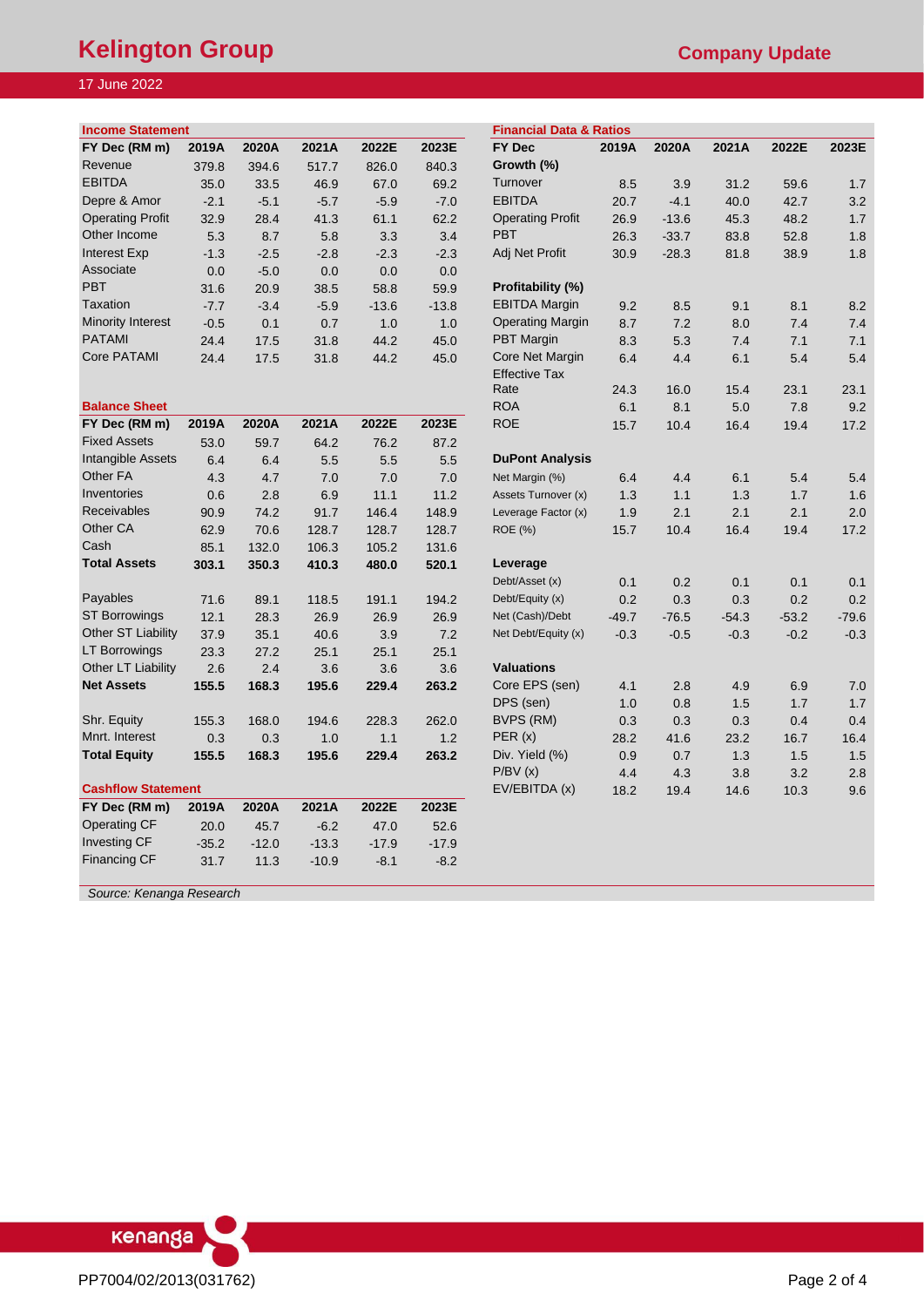## 17 June 2022

# **Malaysian Technology Peers Comparison**

| <b>Name</b>                           | <b>Last Price</b> | Cap     | <b>Shariah</b> | <b>Current</b> | <b>Revenue Growth</b> |                 | <b>Growth</b>       | <b>Core Earnings</b> |       | PER (x) - Core Earnings |                  |       | PBV(x)                | <b>ROE</b><br>(%) | <b>Net Div</b><br>Yld (%) | Target Price |               |
|---------------------------------------|-------------------|---------|----------------|----------------|-----------------------|-----------------|---------------------|----------------------|-------|-------------------------|------------------|-------|-----------------------|-------------------|---------------------------|--------------|---------------|
|                                       | (RM)              | (RM'm)  | Com<br>liant   | <b>FYE</b>     | 1-Yr.<br>Fwd.         | $2-Yr$ .<br>Fwd | 1-Yr.<br><b>Fwd</b> | $2-Yr$<br>Fwd.       | Hist. | 1-Yr.<br>Fwd.           | $2-Yr$ .<br>Fwd. | Hist. | 1-Yr. .<br><b>Fwd</b> | 1-Yr.<br>Fwd.     | M-Yr.<br>Fwd.             | (RM)         | <b>Rating</b> |
| <b>D&amp;O GREEN TECHNOLOGIES BHD</b> | 3.87              | 4.787.7 |                | 12/2022        | 28.0%                 | 15.3%           | 34.0%               | 15.5%                | 41.4  | 30.9                    | 26.8             | 6.0   | 5.1                   | 17.1%             | 0.5%                      | 5.40         | <b>OP</b>     |
| <b>GHL SYSTEMS BHD</b>                | 1.39              | .586.7  |                | 12/2022        | 22.7%                 | 7.0%            | 22.1%               | 13.9%                | 61.7  | 50.5                    | 44.4             | 3.4   | 3.2                   | 6.3%              | 0.0%                      | 1.40         | <b>MP</b>     |
| <b>INARI AMERTRON BHD</b>             | 2.65              | 9.824.4 |                | 06/2022        | 22.5%                 | 7.0%            | 20.7%               | 7.1%                 | 25.6  | 23.8                    | 22.2             | 6.2   | 6.7                   | 28.2%             | 3.8%                      | 3.30         | <b>OP</b>     |
| JHM CONSOLIDATION BHD                 | 1.19              | 663.5   |                | 12/2022        | 10.7%                 | 15.2%           | 38.6%               | 15.8%                | 25.9  | 18.7                    | 16.1             | 2.8   | 2.4                   | 12.6%             | 0.4%                      | 1.50         | <b>MP</b>     |
| <b>KELINGTON GROUP BHD</b>            | 1.15              | 739.5   |                | 12/2022        | 59.6%                 | 1.7%            | 38.9%               | 1.8%                 | 22.8  | 16.7                    | 16.4             | 3.8   | 3.2                   | 19.4%             | 1.5%                      | 1.90         | <b>OP</b>     |
| <b>KESM INDUSTRIES BHD</b>            | 6.90              | 296.8   |                | 07/2022        | $-0.2%$               | 4.6%            | $-54.3%$            | 294%                 | 84.6  | 185.0                   | 46.9             | 0.9   | 1.0                   | $1.1\%$           | 0.7%                      | 7.50         | <b>MP</b>     |
| MALAYSIAN PACIFIC INDUSTRIES BHD      | 29.70             | 5.907.2 |                | 06/2022        | 18.0%                 | 6.0%            | 19.4%               | 5.5%                 | 22.6  | 19.0                    | 18.0             | 4.4   | 3.8                   | 16.6%             | 1.1%                      | 38.10        | OP            |
| P.I.E. INDUSTRIAL BHD                 | 3.05              | .171.3  |                | 12/2022        | 18.3%                 | 11.9%           | 28.2%               | 11.7%                | 17.5  | 13.7                    | 12.2             | 22.1  | 1.8                   | 13.5%             | 1.8%                      | 3.70         | <b>OP</b>     |
| <b>SKP RESOURCES BHD</b>              | 1.57              | 2.452.9 |                | 03/2023        | 17.3%                 | 7.7%            | 27.5%               | 6.3%                 | 13.6  | 12.8                    | 11.9             | 2.9   | 2.6                   | 20.0%             | 3.9%                      | 2.10         | <b>OP</b>     |
| UNISEM (M) BHD                        | 2.59              | 4.177.9 |                | 12/2022        | 14.0%                 | $10.0\%$        | 22.1%               | 11.3%                | 23.9  | 19.6                    | 176              | 2.2   | 2.0                   | 10.4%             | 2.0%                      | 3.75         | <b>OP</b>     |

*Source: Kenanga Research*